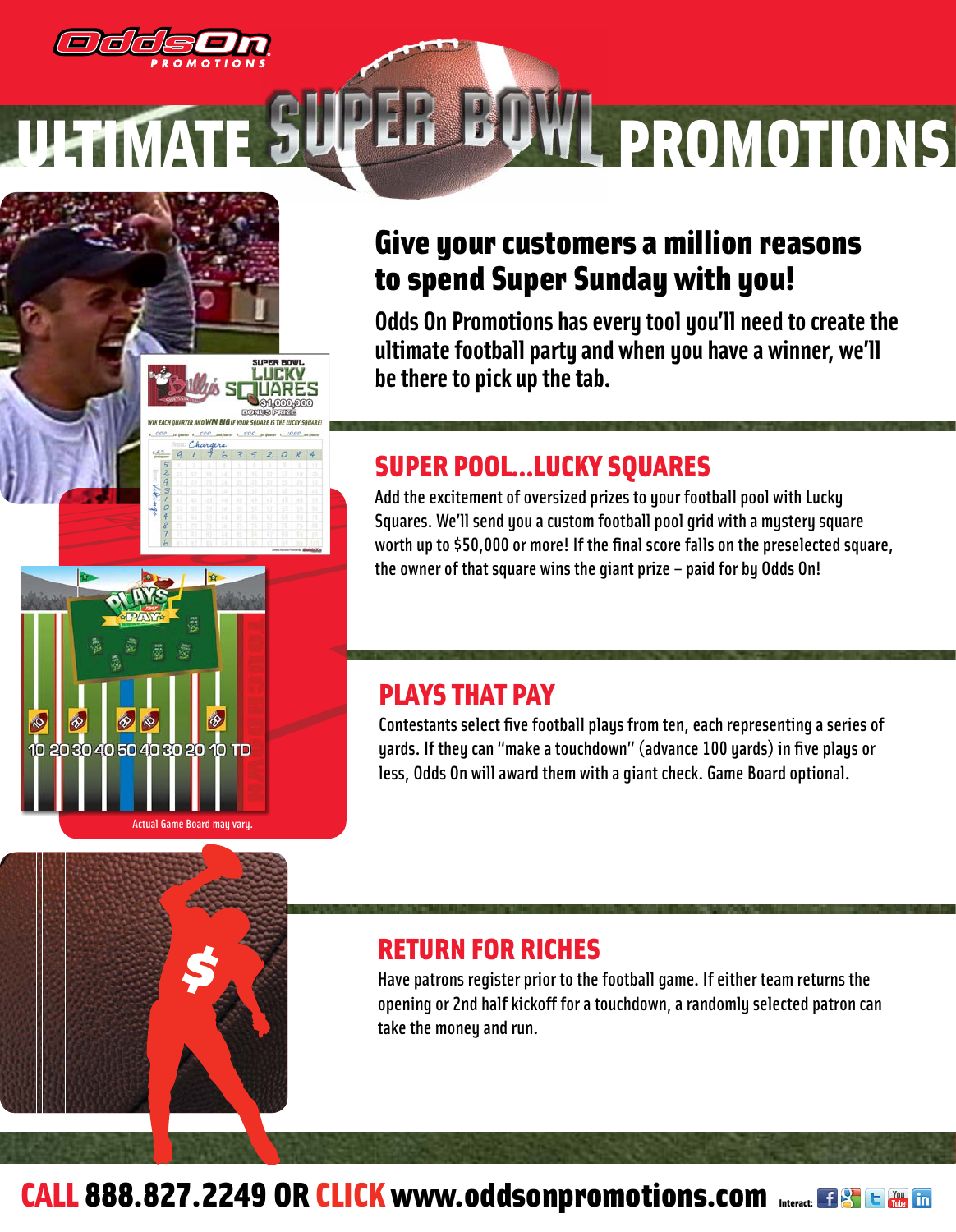

# L PROMOTIONS

### SUPER DICE

Fun to watch and even more fun to roll, this one can be held at halftime –or as part of your pregame festivities. Or, even better select contestants to roll with every completed pass, successful run, field goal or touchdown. If your patrons can roll 5 footballs on our 4" dice, they'll be rolling in dough, courtesy of Odds On. Hand out auxiliary prizes based on the other sides rolled.

### LUCKY FOOTBALL PICK

 $200k$ 

\$50,000

Dave Edwards

ontest Winner ON TO THE Contest Winner<br>Todon of Contest and 00/100

fly Footballs

With one of our Lucky Envelope games, you can make every contestant a winner! How does it work? Inside of 20 mini footballs (or whatever container you'd like to use – think helmets, beer bottles or even numbered bobble head dolls) are security envelopes that contain prize symbols. Your finalist picks two and if they find both prize-winning symbols, they'll get a massive game-day bonus.

### PERFECT PASS

Randomly select a few lucky contestants and give 'em a chance to win big by doing their best Johnny Unitas impression. If the can drop back and pass a Nerf football through a custom target template, they take bragging rights and cash prize, courtesy of Odds On.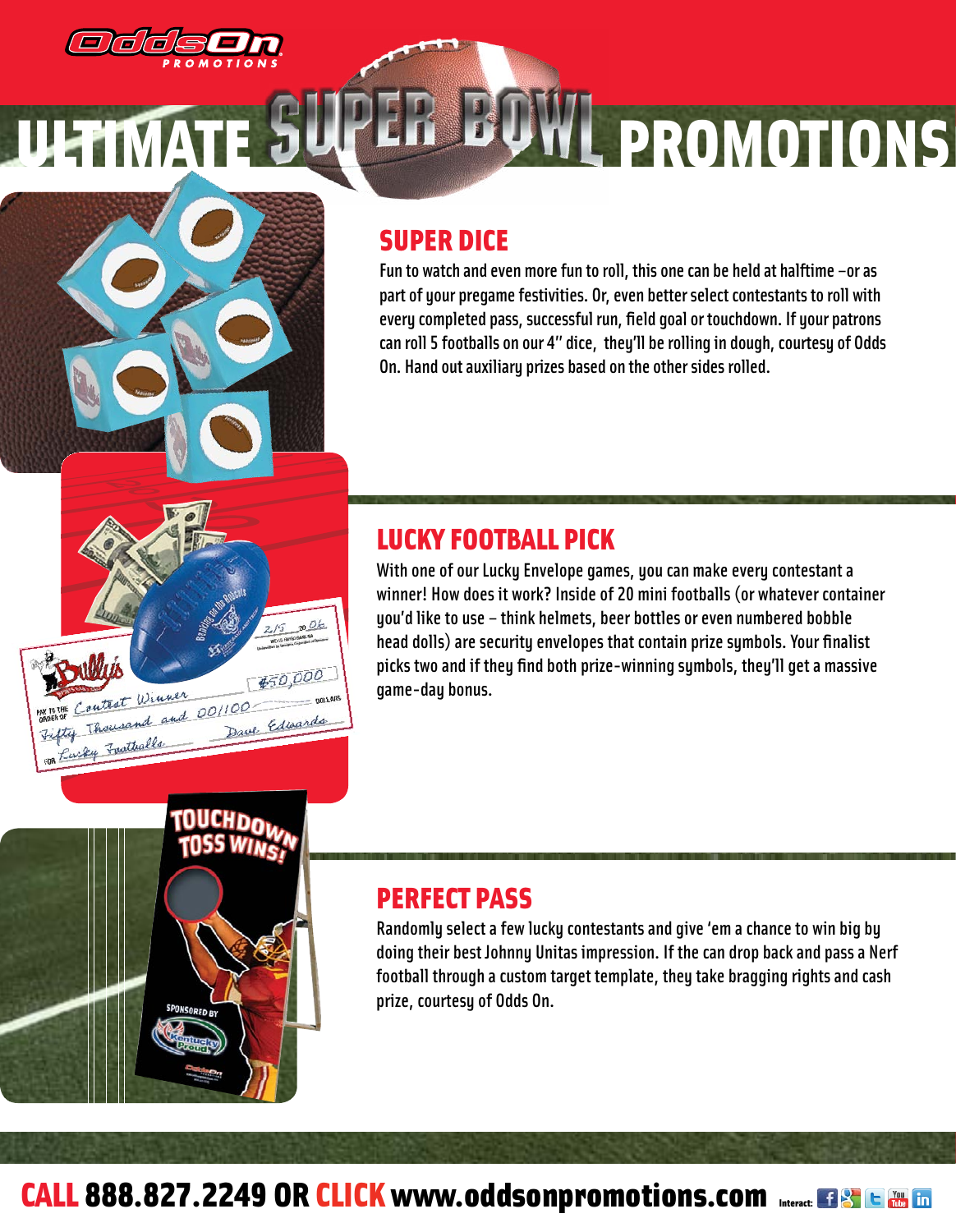

IN \$100.000

# ULTIMATE JULEIL DYWL PROMOTIONS

### SUPER SUNDAY SCRATCH, MATCH & WIN

Put your customers in the winning mood with our Scratch, Match & Win Scratch Cards. Hand them out to every patron as they arrive and reward them with a prize based on how many symbols they reveal. When they unveil all six winning symbols, they'll take home a field full of green, courtesy of Odds On. Bonus: Each card gives you the ability to offer a second chance drawing or bounce back offer to build a database for follow-up and drive post game traffic.

### SCOREBOARD PAYOFF

Looking for a fast, easy and rewarding way to make everyone feel like a winner during football season? Look no further than Scoreboard Payoff pull tab cards. Players just pull to reveal a set of numbers for each quarter. If the last digit of each teams score matches three quarters, they'll win \$1,000. Match all four, and they'll score up to \$25,000. Both prizes paid for by Odds On Promotions, of course.

### FOOTBALL VIDEO SCRATCH & WIN

Fast and easy, our Football Video Scratch & Win Game will get your customers lining up for a chance to win super-sized cash and prizes. Ideal for awarding discounts and auxiliary prizes that showcase your business (or a variety of businesses), customers use their fingertips to "unveil" footballs on a touchscreen grid. If one of your contestants unveils all six winning symbols, they'll take home the grand prize while Odds On Promotions writes the check!

### CALL 888.827.2249 OR CLICK www.oddsonpromotions.com Interact: EISTE To Interact: